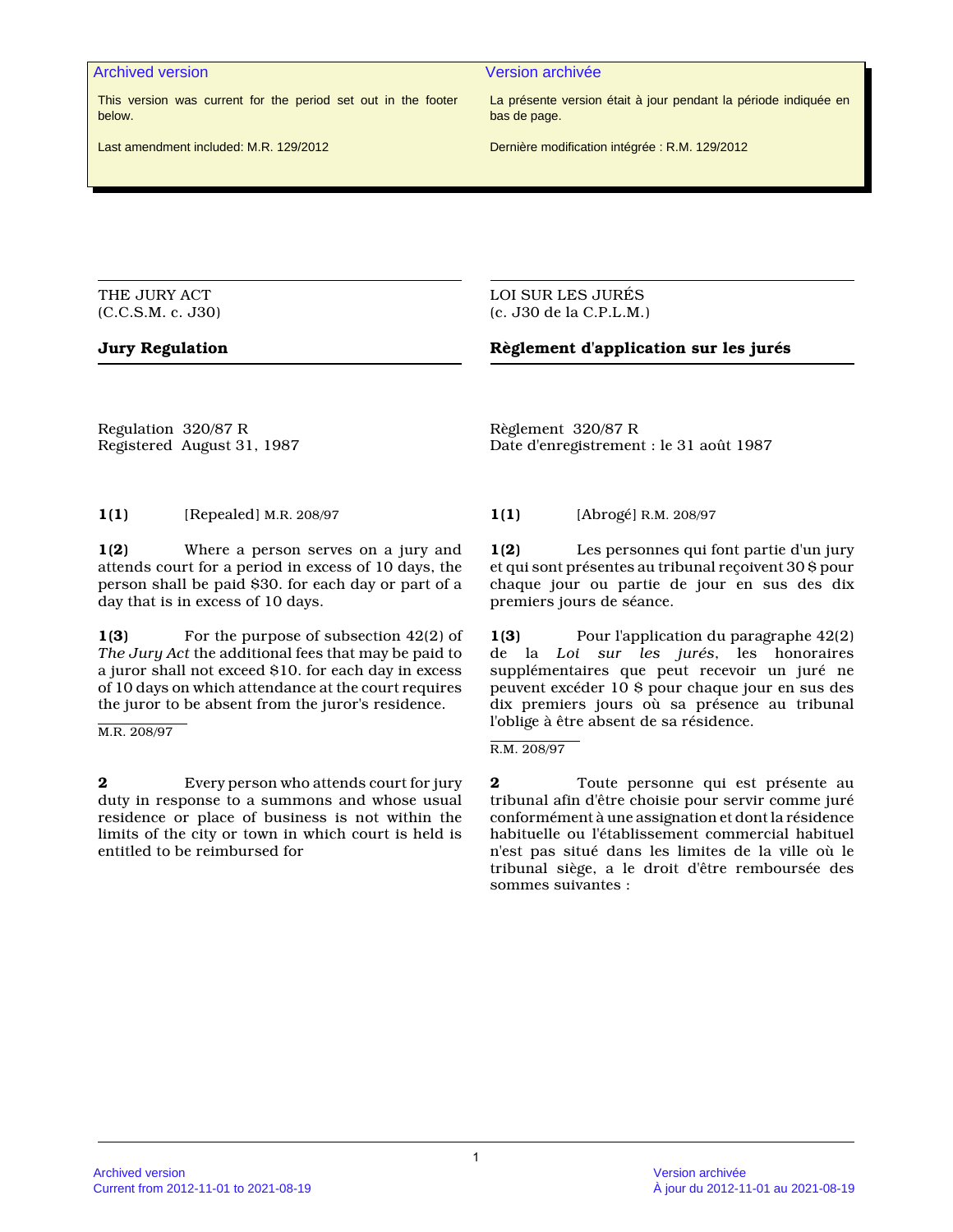(a) the actual necessary and reasonable return fare by public carrier to the city or town in which court is held or where the person travels by private automobile, in an amount for each kilometre actually and necessarily travelled to the city or town in which court is held, at the rates allowed from time to time in the *General Manual of Administration* for privately owned automobiles; and

(b) reasonable expenses necessarily incurred for meals and accommodation in order to attend court, as certified by the sheriff.

**3** A claim for any allowance in clause 2(b) shall be supported by receipts or proof of expenses incurred.

**4** If a claim for an allowance under clause 2(b) is not supported by receipts or other proof as required, it shall be paid in accordance with the rates provided for in Travel and Related Expenses, section 25 of the *General Manual of Administration* .

**5** Every person who is summoned for jury duty and who attends the court and in so doing incurs out-of-pocket expenses other than the expenses to which reference is made in section 2, and which the sheriff certifies as reasonable, is entitled to be reimbursed for such of those out-of-pocket expenses as the Deputy Attorney-General approves.

**6** The following lists are designated as appropriate lists for the purposes of *The Jury Act* :

(a) the list maintained by the Minister of Health of residents registered with the Minister of Health under *The Health Services Insurance Act* ;

(b) the list of persons who are qualified as electors in the Francophone School Division under section 21.37 of *The Public Schools Act* .

M.R. 22/95

a) le tarif aller et retour réel, nécessaire et raisonnable, par un moyen de transport public, à destination de la ville où le tribunal siège ou lorsque la personne se déplace au moyen d'une automobile privée, un montant pour chaque kilomètre parcouru, réellement et nécessairement, pour que cette personne se rende à la ville où le tribunal siège; ce montant est accordé conformément aux barèmes qui figurent dans le *Manuel général d'administration* et qui se rapportent aux automobiles privées;

b) les dépenses raisonnables, nécessairement faites à l'égard des repas et du logement, de manière à ce que la personne puisse être présente au tribunal, lesquelles dépenses sont certifiées par le shérif.

**3** Une demande faite pour l'obtention d'une allocation prévue à l'alinéa 2b) doit être appuyée par des reçus ou des pièces justificatives concernant les dépenses engagées.

**4** Si une demande faite pour l'obtention d'une allocation prévue à l'alinéa 2b) n'est pas appuyée par des reçus ou une autre preuve exigée, l'allocation est versée conformément aux barèmes prévus à l'article 25 du *Manuel général d'administration*, qui vise les dépenses de voyage et les dépenses afférentes.

**5** Toute personne qui est présente au tribunal afin d'être choisie pour servir comme juré conformément à une assignation et qui, de ce fait, engage des dépenses, autres que celles mentionnées à l'article 2, a le droit de recevoir un remboursement à l'égard des dépenses que le shérif certifie être raisonnables et que le sous-procureur général approuve.

**6** Les listes suivantes sont désignées à titre de listes appropriées pour l'application de l a *Loi sur les jurés* :

a) la liste des résidents inscrits auprès du ministre de la Santé conformément à la *Loi sur l'assurance-maladie* et que tient celui-ci;

b) la liste des personnes qui sont habilitées à voter dans la division scolaire de langue française en application de l'article 21.37 de la *Loi sur les écoles publiques* .

R.M. 22/95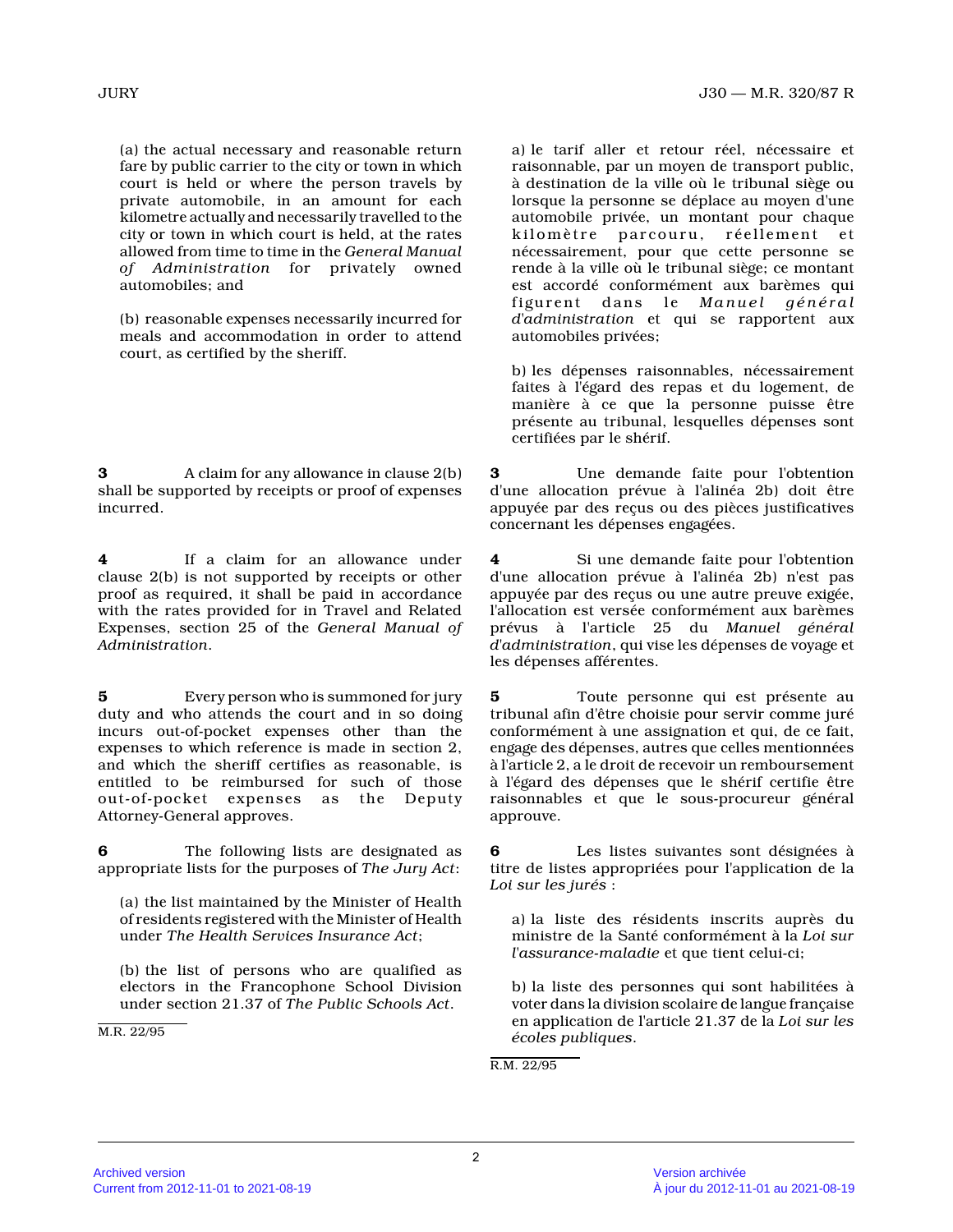**7(1)** The notice that is required by section 24 of the Act to be provided with every summons must be in the form set out in Schedule A.

**7(2)** A declaration in the form set out in Schedule B must accompany the notice required under subsection (1).

M.R. 129/2012

**7(1)** L'avis qui doit être joint à chaque assignation de juré en application de l'article 24 de la *Loi* est rédigé conformément à l'annexe A.

**7(2)** Une déclaration rédigée au moyen de la formule figurant à l'annexe B est jointe à l'avis.

R.M. 129/2012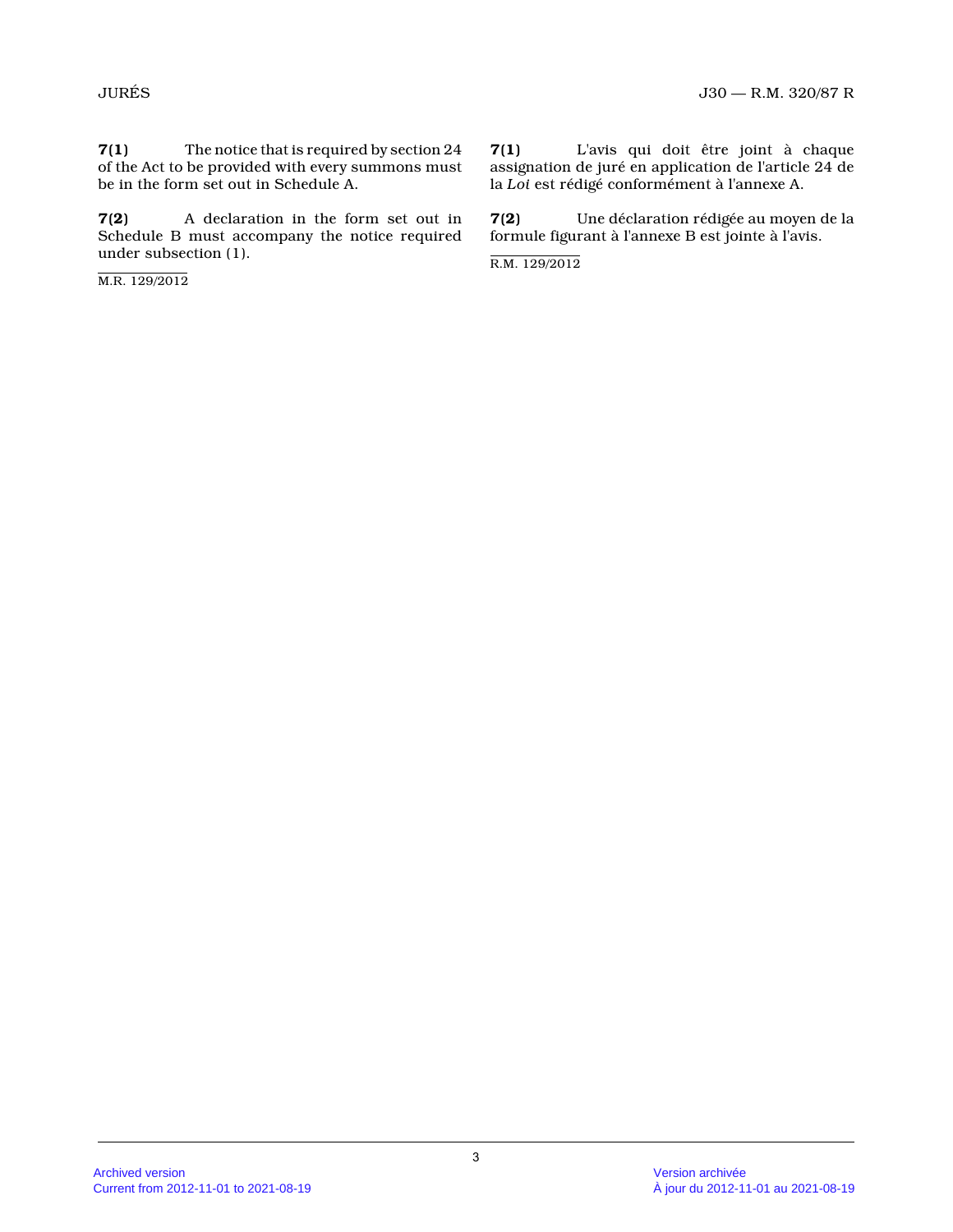#### SCHEDULE A

# **NOTICE TO JURORS — PLEASE READ CAREFULLY**

You have been selected to serve as a juror. Unless you are disqualified or are excused from jury service, you must attend Court for jury selection on the date and time specified on your summons. You must complete and return the attached Juror Declaration Form within 7 days after receiving this notice and summons. A self-addressed envelope is provided for your mailing convenience.

### **If you reside in the City of Winnipeg**

If you reside in the City of Winnipeg, the Juror Declaration Form may be mailed to the Jury Office on the Main Floor of 408 York Avenue, Winnipeg, MB. R3C 0P9 or faxed to 948-2433 or sent by email to Jury@gov.mb.ca. If you have any questions, please telephone the Jury Office at 945-5740.

### **If you reside outside the City of Winnipeg**

If you reside outside the City of Winnipeg, the Juror Declaration Form may be mailed or faxed to the Court Office that is indicated on the summons that was provided to you. If you have any questions, please telephone the Court Office. The address, fax number and telephone number of the Court Office is set out on the Juror Declaration Form.

### **1. Am I qualified to be a juror?**

You are qualified to be a juror if you are a Manitoba resident who is at least 18 years old.

If you are not disqualified from jury service (see item 2) and are not applying to be excused from jury service (see item 3) you must mark Box A when you complete the Juror Declaration Form. You must attend Court at the date, time and location set out on your summons for jury selection.

### **2. Am I disqualified from jury service?**

You are disqualified from jury service if any of the following statements apply to you:

- you are not a Manitoba resident
- you are under 18 years of age
- you are a member or officer of the Parliament of Canada or Privy Council of Canada
- you are a member or officer of the Legislature of Manitoba or the Executive Council of Manitoba
- you are a judge or a justice of the peace
- you are an officer or employee of the Department of Justice, the Public Prosecution Service or of the Department of Public Safety and Emergency Preparedness in the Government of Canada
- you are an officer or employee of the Department of Justice in the Government of Manitoba
- you are a member of the Law Society of Manitoba
- you are a court official, a sheriff or a sheriff's officer
- you are a peace officer or a member of a police force
- you are a warden, a correctional officer or a person employed in a penitentiary, prison, or correctional institution or a probation officer
- you are a medical examiner under The Fatality Inquiries Act
- you have a mental or physical infirmity that will interfere with your ability to serve as a juror
- you have been convicted of an indictable offence and you have not been pardoned for that offence
- you have been convicted of an offence for which the punishment could be a fine of \$5,000 or more or imprisonment for one year or more in the past five years and you have not been pardoned for that offence
- you have been charged within the previous two years with an offence for which the punishment could be a fine of \$5,000 or more or imprisonment for one year or more and the charge has not been dismissed, withdrawn or a stay of proceedings has not been entered in respect of the offence and you have not been acquitted of that offence
- you do not understand the language in which a trial is being conducted

If you are disqualified from jury service, you must mark Box B when you complete the Juror Declaration Form. You must provide details and any documentation that supports your claim that you are disqualified from jury service.

### **3. Can I be excused from jury service?**

You can apply to be excused from jury service if any of the following statements apply to you:

- you belong to a religion or religious order that makes serving as a juror incompatible with the beliefs or practices of that religion or order
- jury service may cause serious hardship or loss to you or others
- you are a member of the regular force of the Canadian Forces or a member of a reserve force of the Canadian Forces who is on active service under the National Defence Act (Canada)
- you have served on a jury within the previous two years

If you wish to apply for an exemption from serving as a juror, you must mark Box C when you complete the Juror Declaration Form. You must provide details and any documentation that support your application for an exemption from jury service.

# **If you claim to be disqualified from jury service or apply to be excused from jury service**

If your claim to be disqualified from jury service or your application to be excused from jury service is approved you will receive a written notice confirming that you are not required to appear for jury selection. If your claim or application is not approved, you will be notified of this decision by written notice and you will have to appear for jury selection. You can appeal this decision to the presiding Judge on jury selection day.

# **For more information about jury service visit www.gov.mb.ca/justice/court/**

M.R. 129/2012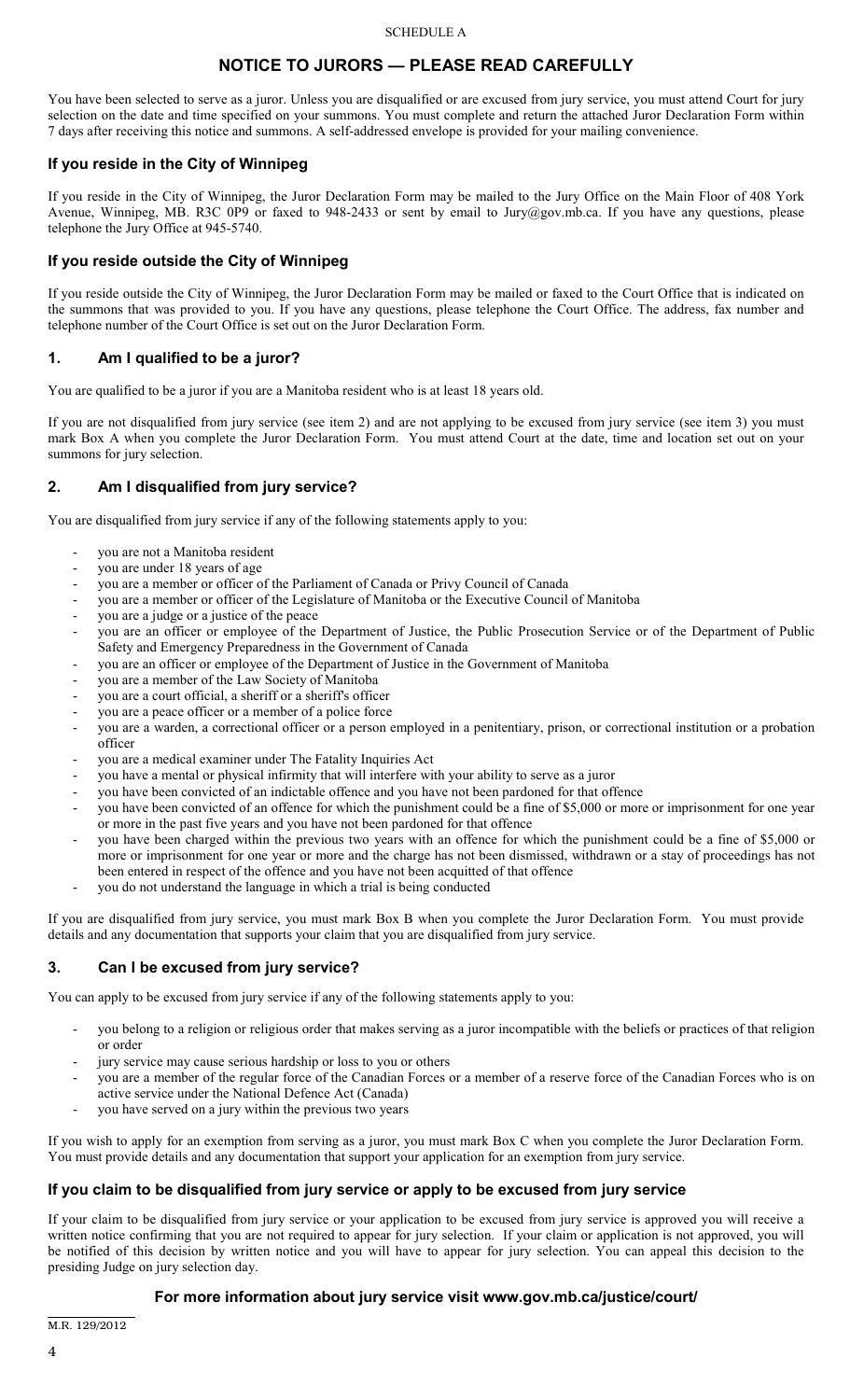#### SCHEDULE B

# **JUROR DECLARATION FORM**

# **Personal Information**

| Name:                                                                                          |                                | Summons Number:    |
|------------------------------------------------------------------------------------------------|--------------------------------|--------------------|
| Address:                                                                                       |                                |                    |
| Postal Code:                                                                                   |                                | Home Phone Number: |
|                                                                                                |                                | Work Phone Number: |
|                                                                                                |                                |                    |
| Birthdate: $D / M / Y$                                                                         |                                |                    |
| Can you speak, understand and read English?                                                    | Yes<br>$\overline{N_0}$        |                    |
| Can you speak, understand and read French?                                                     | $\overline{N_0}$<br>$Yes \Box$ |                    |
| Confirmation of eligibility or application for disqualification or exemption                   |                                |                    |
| Check one of the boxes below:                                                                  |                                |                    |
| I am qualified to serve as a juror and do not want to be excused from serving as a juror.<br>A |                                |                    |

 $\overline{B}$  I am disqualified from serving as a juror. (Explain why you are disqualified from being a juror in the space below – see Item 2 on the Notice to Jurors for information on what disqualifies a person from serving as a juror.)

C I am applying to be excused from jury service. (Explain why you should be excused from serving as a juror – see Item 3 on the Notice to Jurors for information on the grounds that will lead to an exemption from jury service.)

#### **Basis of disqualification or details in support of application for exemption from jury service**

 $\_$  , and the state of the state of the state of the state of the state of the state of the state of the state of the state of the state of the state of the state of the state of the state of the state of the state of the  $\_$  , and the state of the state of the state of the state of the state of the state of the state of the state of the state of the state of the state of the state of the state of the state of the state of the state of the  $\_$  , and the state of the state of the state of the state of the state of the state of the state of the state of the state of the state of the state of the state of the state of the state of the state of the state of the  $\_$  , and the set of the set of the set of the set of the set of the set of the set of the set of the set of the set of the set of the set of the set of the set of the set of the set of the set of the set of the set of th **(If you are applying to be disqualified or excused from jury service, submit any supporting documentation with this form)** 

\_\_\_\_\_\_\_\_\_\_\_\_\_\_\_\_\_\_\_\_\_\_\_\_\_\_\_\_\_\_\_\_\_\_\_\_\_\_\_\_\_\_\_\_\_\_\_\_\_\_\_\_\_\_\_\_\_\_\_\_\_\_\_\_\_\_\_\_\_\_\_\_\_\_\_\_\_\_\_\_\_\_\_\_\_\_\_\_\_\_\_\_\_\_\_\_\_\_\_\_\_\_\_\_\_\_\_\_\_\_\_\_\_\_

#### **Declaration**

I declare that I am the person named in the Juror Summons and that the information on this form is true.

| Signature: | Date: |  |
|------------|-------|--|
|            |       |  |

#### **Regional Office locations and contact information**

Portage La Prairie Judicial Centre Brandon Court House Dauphin Court House<br>Sheriff Services Sheriff Services Sheriff Services Sheriff Services<br>
#20-3<sup>rd</sup> Street South East Lower Level 1104 Princess Ave 114 River Ave. West Portage La Prairie, MB R1N 1M9 Brandon, MB R7A 0P9 Dauphin, MB R7N 0J7 Phone (204) 239-3377 Phone (204) 726-6400 Phone (204) 622-2088 Fax (204) 239-3410 Fax (204) 726-6254 Fax (204) 622-2212

The Pas Court House Thompson Court Office Sheriff Services<br>
300-3<sup>rd</sup> Street East Box 2550<br>
59 Elizabeth Road Box 3 300-3<sup>rd</sup> Street East Box 2550 The Pas MB R9A 1M4 Thompson, MB R8N 1X4 Phone (204) 627-8440 Phone (204) 677-6847 Fax (204) 627-8142 Fax (204) 677-6781

M.R. 129/2012

Lower Level 1104 Princess Ave.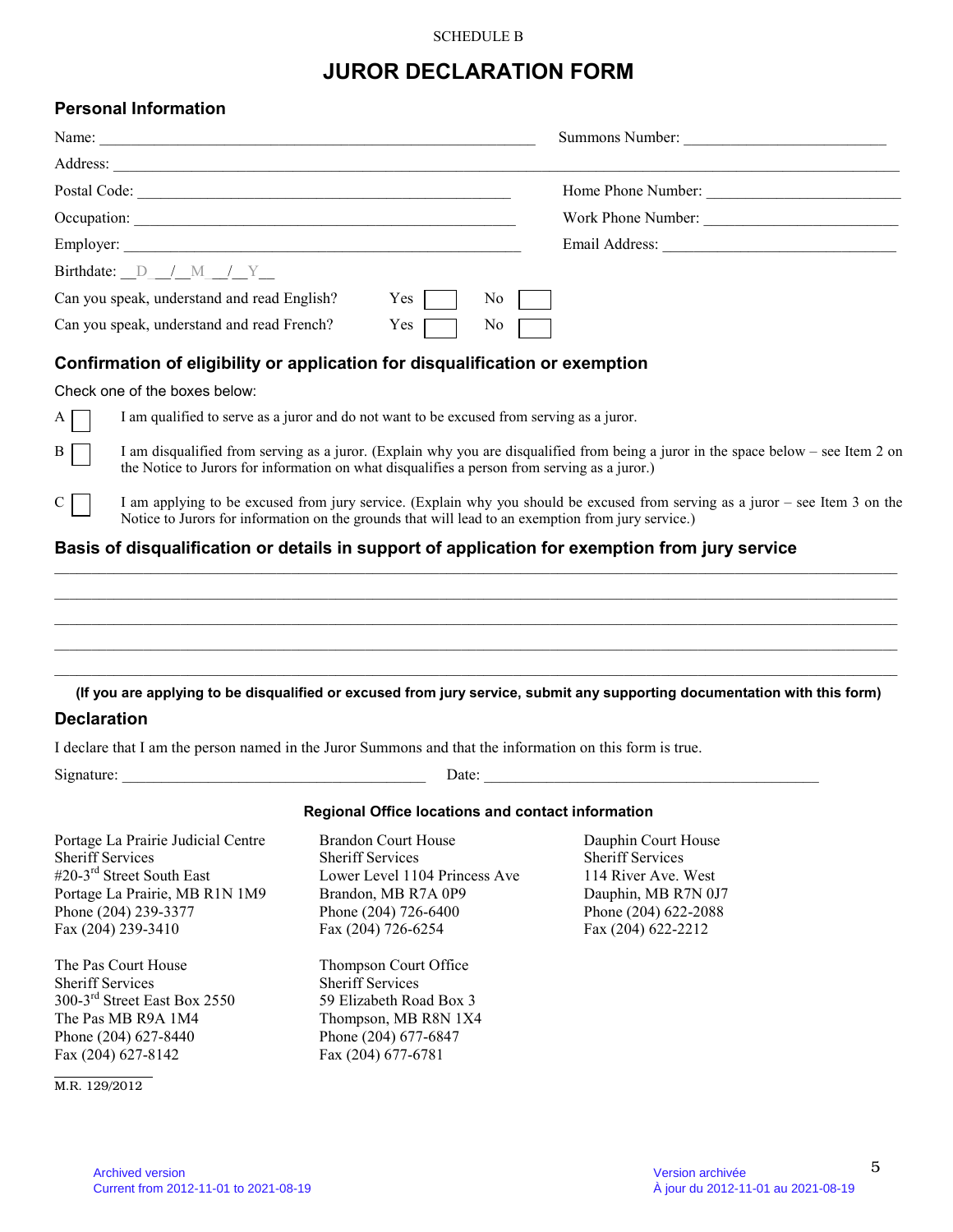#### ANNEXE A

# **AVIS AUX JURÉS - VEUILLEZ LIRE ATTENTIVEMENT**

Vous avez été choisi pour servir comme juré. Vous devez vous présenter à la Cour pour la sélection des jurés à la date et à l'heure indiquées sur l'assignation de juré qui vous a été remise, sauf si vous êtes inhabile à exercer la fonction de juré ou si vous êtes dispensé de cette fonction. Vous devez remplir la *Formule de déclaration de juré* jointe au présent avis et la retourner au plus tard 7 jours après avoir reçu cet avis et l'assignation, en utilisant l'enveloppe affranchie qui vous a été fournie.

#### **Résidents de la ville de Winnipeg**

Si vous résidez à Winnipeg, vous pouvez envoyer la *Formule de déclaration de juré* par la poste au Bureau des jurés, au 408, avenue York, rez-de-chaussée, Winnipeg, Manitoba, R3C OP9, ou la faire parvenir par télécopieur au 948-2433 ou par courrier électronique à l'adresse Jury@gov.mb.ca. Veuillez appeler le Bureau des jurés au 945-5740 si vous avez des questions.

#### **Résidents de l'extérieur de la ville de Winnipeg**

Si vous ne résidez pas à Winnipeg, vous pouvez envoyer par la poste ou par télécopieur la *Formule de déclaration de juré* au greffe indiqué sur l'assignation de juré qui vous a été remise. Veuillez appeler le greffe si vous avez des questions. L'adresse, le numéro de télécopieur et le numéro de téléphone du greffe figurent sur la *Formule de déclaration de juré*.

#### **1. Suis-je habile à exercer la fonction de juré?**

Vous pouvez être juré si vous résidez au Manitoba et si vous avez au moins 18 ans.

Si vous n'êtes pas inhabile à exercer la fonction de juré (voir le point 2) et si vous ne demandez pas une dispense (voir le point 3), cochez la case A de la *Formule de déclaration de juré*. Vous devez vous présenter à la Cour pour la sélection des jurés à la date, à l'heure et à l'endroit indiqués sur votre assignation de juré.

### **2. Suis-je inhabile à exercer la fonction de juré?**

Vous êtes inhabile à exercer la fonction de juré dans l'un ou l'autre des cas suivants :

- vous ne résidez pas au Manitoba
- vous avez moins de 18 ans
- vous êtes membre ou cadre du Parlement du Canada ou du Conseil privé du Canada
- vous êtes membre ou cadre de l'Assemblée législative du Manitoba ou du Conseil exécutif du Manitoba
- vous êtes juge ou juge de paix
- vous êtes cadre ou employé du ministère de la Justice, du Service des poursuites pénales ou du ministère de la Sécurité publique et de la Protection civile du gouvernement du Canada
- vous êtes cadre ou employé du ministère de la Justice du gouvernement du Manitoba
- vous êtes membre de la Société du Barreau du Manitoba
- vous êtes officier de justice, shérif ou auxiliaire d'un shérif
- vous êtes agent de la paix ou membre d'un corps de police
- vous êtes directeur, agent de correction ou employé d'un pénitencier, d'une prison ou d'un établissement correctionnel ou agent de probation
- vous êtes médecin légiste au sens de la *Loi sur les enquêtes médico-légales*
- vous avez une infirmité mentale ou physique incompatible avec l'accomplissement des fonctions de juré
- vous avez été déclaré coupable d'un acte criminel et vous n'avez pas fait l'objet d'un pardon relativement à cet acte
- vous avez été déclaré coupable, au cours des cinq années antérieures, d'une infraction pour laquelle la sanction pourrait être une amende minimale de 5 000 \$ ou un emprisonnement minimal de un an et vous n'avez pas fait l'objet d'un pardon relativement à cette infraction
- vous avez été accusé, au cours des deux années antérieures, d'une infraction pour laquelle la sanction pourrait être une amende minimale de 5 000 \$ ou un emprisonnement minimal de un an, l'accusation n'a pas été rejetée ni retirée, aucune suspension d'instance n'a été inscrite à l'égard de cette infraction et vous n'avez pas été acquitté de celle-ci
- vous ne comprenez pas la langue dans laquelle se déroule l'instruction

Si vous êtes inhabile à exercer la fonction de juré, cochez la case B de la *Formule de déclaration de juré*. Vous devez fournir des précisions et des documents à l'appui de la déclaration selon laquelle vous êtes inhabile à exercer cette fonction.

### **3. Puis-je être dispensé de la fonction de juré?**

Vous pouvez demander d'être dispensé de la fonction de juré dans l'un ou l'autre des cas suivants :

- vous appartenez à une religion ou à un ordre religieux dont les croyances ou les pratiques sont incompatibles avec la fonction de juré
- vous ou d'autres personnes pourriez subir des privations ou une perte sérieuses si vous exerciez la fonction de juré
- vous êtes membre de la force régulière des Forces canadiennes ou d'une force de réserve des Forces canadiennes qui est en activité de service, en vertu de la *Loi sur la défense nationale* (Canada)
- vous avez fait partie d'un jury au cours des deux années antérieures

Si vous désirez demander d'être dispensé de la fonction de juré, cochez la case C de la *Formule de déclaration de juré*. Vous devez fournir des précisions et des documents à l'appui de votre demande de dispense.

#### **Déclaration selon laquelle vous prétendez être inhabile à exercer la fonction de juré ou demande de dispense de cette fonction**

Si la déclaration selon laquelle vous êtes inhabile à exercer la fonction de juré est approuvée ou si votre demande de dispense est accordée, vous recevrez un avis écrit confirmant que vous n'êtes pas tenu d'être présent à la sélection des jurés. Si votre déclaration ou votre demande est rejetée, vous serez avisé par écrit de cette décision. Vous devrez alors vous présenter à la Cour pour la sélection des jurés. Vous pourrez interjeter appel de cette décision auprès du juge, le jour de votre comparution à la sélection des jurés.

#### **Si vous désirez obtenir de plus amples renseignements au sujet de la fonction de juré, consultez le site www.gov.mb.ca/justice/court/index.fr**

R.M. 129/2012